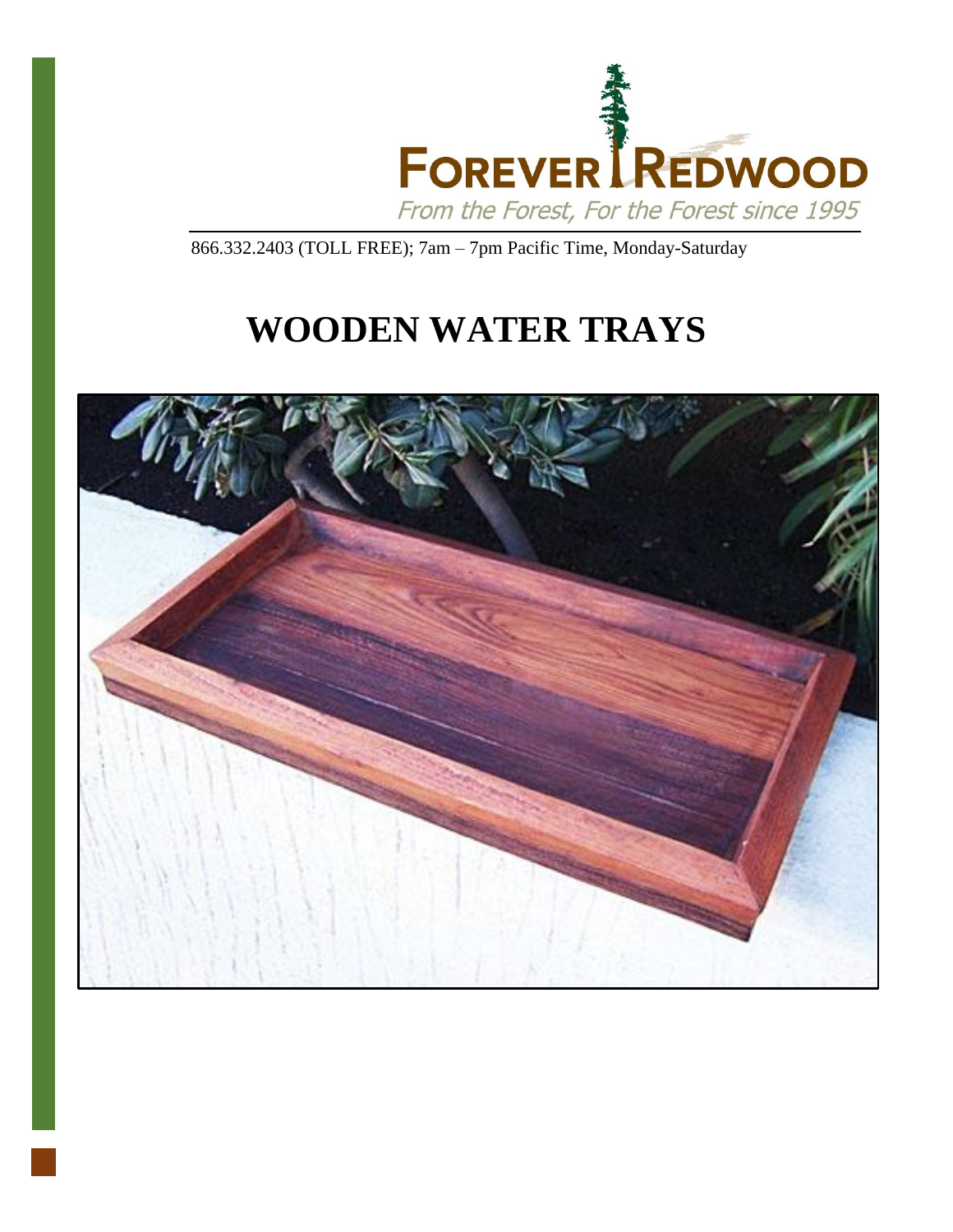# **CONTENT**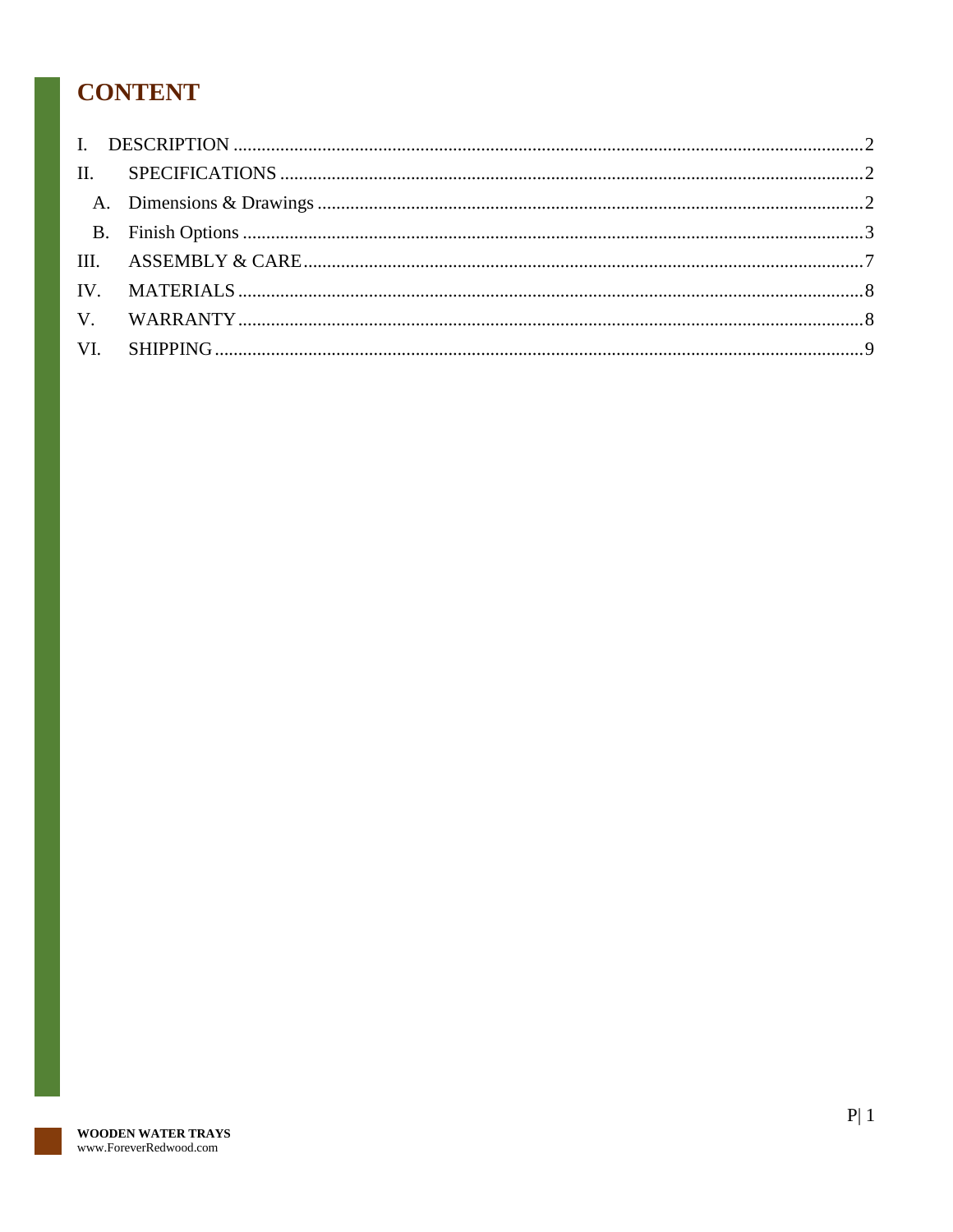# <span id="page-2-0"></span>**I. DESCRIPTION**

Wooden Water Trays are ideal for windows, wood floors, rugs, or anywhere you don't want water drainage on the floor. Each Water Tray is sized per your request, just let us know the size of your planter and we'll build it just a bit larger.

- Made from long lasting, decay resistant Redwood (outlasts teak or cedar).
- Sizes available to fit any of our wood planters!
- Finish and sealant options to match your decor (see More Options).

### <span id="page-2-2"></span><span id="page-2-1"></span>**II. SPECIFICATIONS**

#### **A. Dimensions & Drawings**



| Tall (inches)   | <b>Width (inches)</b> | Large (inches)  |
|-----------------|-----------------------|-----------------|
| $1 \frac{3}{4}$ | 11                    | $21\frac{1}{2}$ |
| $\overline{2}$  | 12                    | 40              |
| $\overline{2}$  | 12                    | 80              |
| $\overline{2}$  | 12                    | 120             |
| 3               | 18                    | 40              |
| 3               | 18                    | 80              |
| 3               | 18                    | 120             |
| 3               | 24                    | 40              |
| 3               | 24                    | 80              |
| 3               | 24                    | 120             |
| 3               | 36                    | 40              |
| 3               | 36                    | 80              |
| 3               | 36                    | 120             |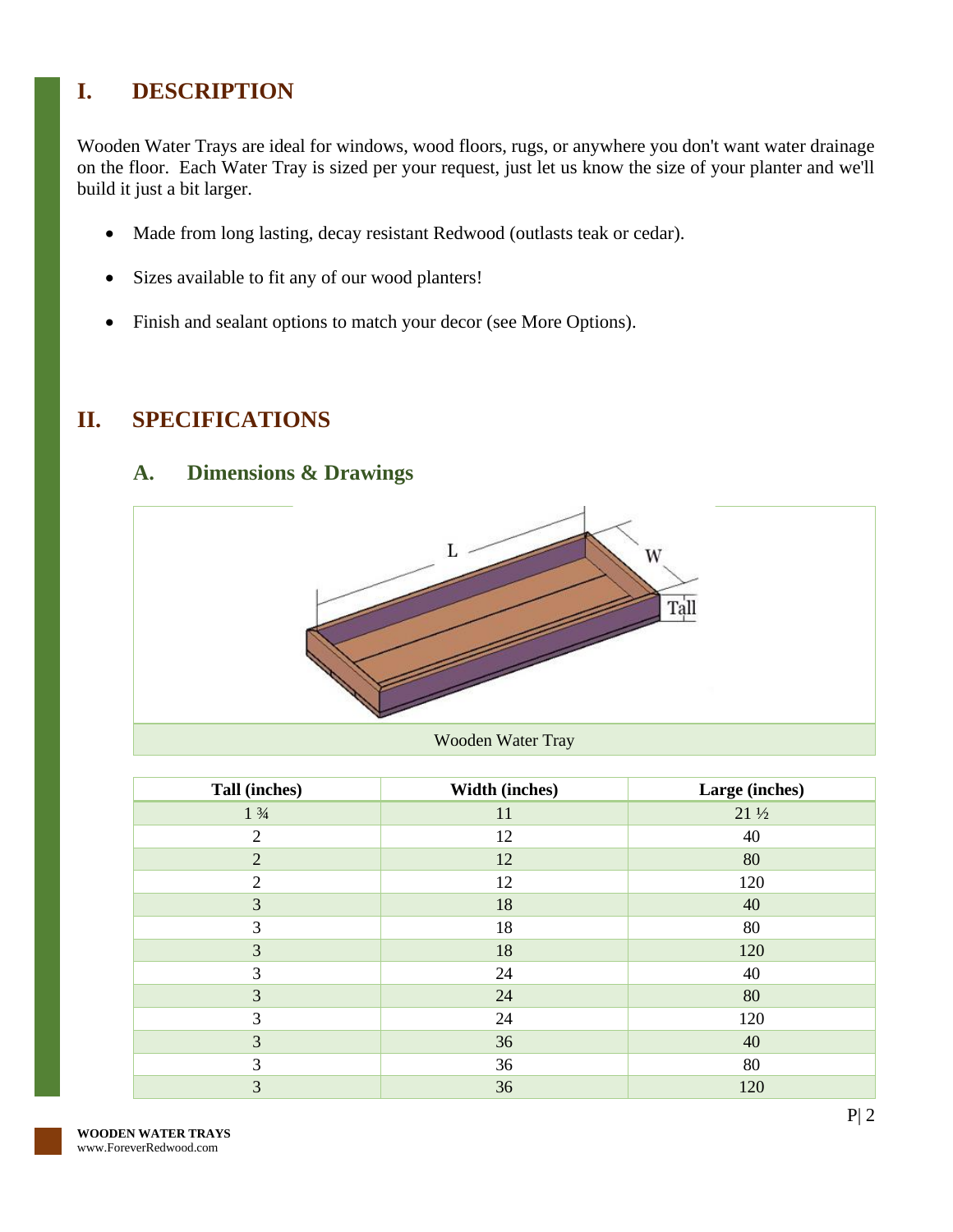#### <span id="page-3-0"></span>**B. Finish Options**

All our furniture ships finely sanded to 220 grit for a smooth to the touch finish.

The most popular finish is our Transparent Premium Sealant. This sealant leaves your furniture looking natural and helps keep the beautiful wood surface colors from fading for several years. We use Sickens brand finishes because they are the best finishes on the market. For more information about our finishes and how to keep your furniture looking great year after year, please go to: [Care &](https://www.foreverredwood.com/redwood-furniture/care-finish/)  [Finish.](https://www.foreverredwood.com/redwood-furniture/care-finish/)

#### **Unfinished (fine sanding only):**

If you are applying your own stain or want the surface color to fade to a "weathered look" in a few months. We do not recommend you leave your furniture unfinished outdoors for any extended period regardless of wood quality. Outdoor weather changes constantly and it is best to at least seal the wood to protect it from consistently absorbing and losing moisture.

#### **Transparent Premium Sealant - Recommended for Outdoors:**

Below are the 5 grades of wood we offer with the Transparent Premium Sealant applied. The color tones shown are close representations of the color your furniture will look like. There is no extra charge for the Transparent Premium Sealant:

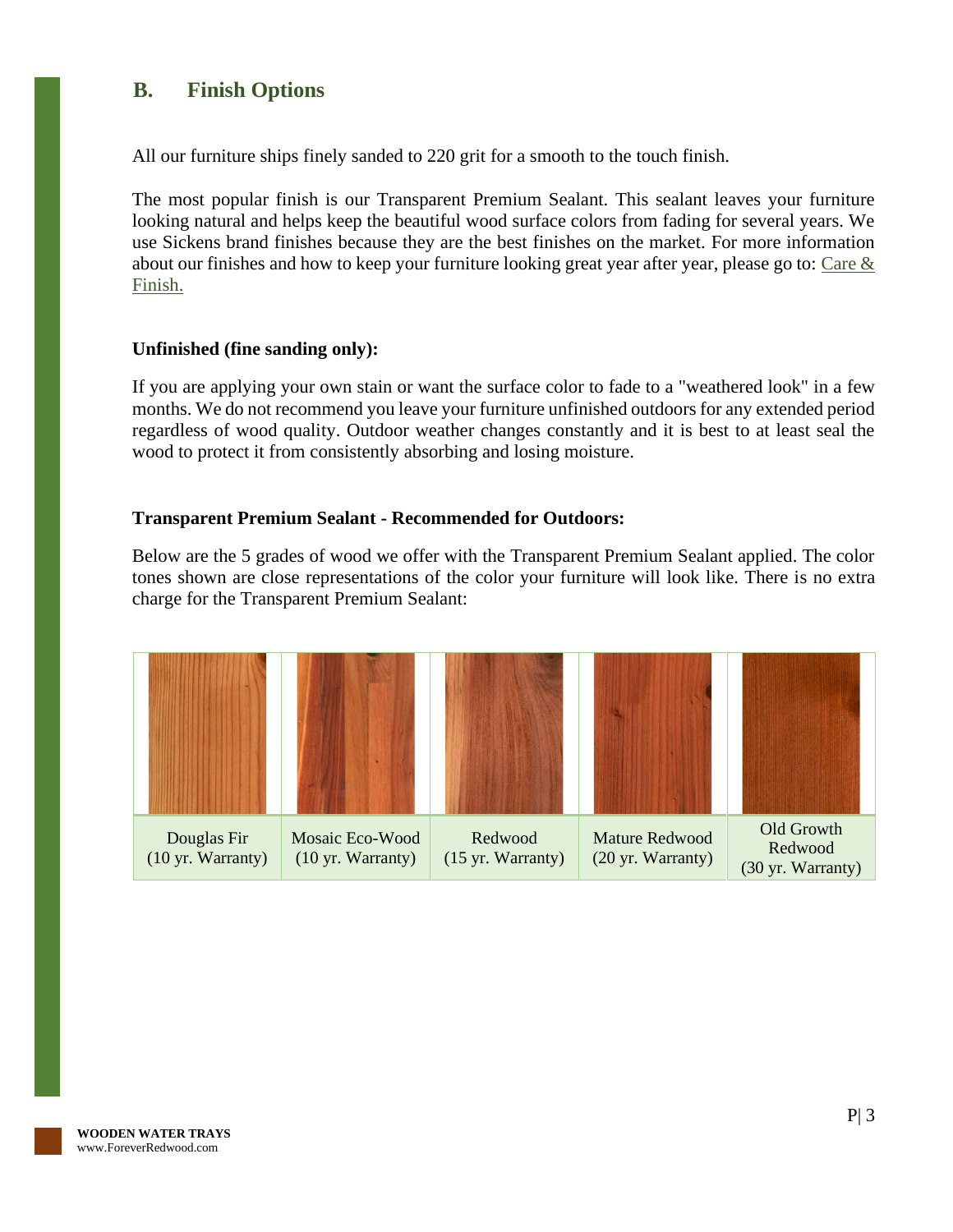We also offer the Transparent Premium Sealant with the following stains. There is a small charge for adding these stains because it increases the total amount of coats to 4 with the sealant as the final coats:





#### **Tiger Stripe Effect**

Douglas-Fir when stained dark creates a "tiger stripe" effect as shown in this photo. It is beautiful and most customers love it. If you are looking for a dark consistent stain and do not want to see a "tiger stripe effect", please go with any of the Redwood grades for a more consistent stain finish.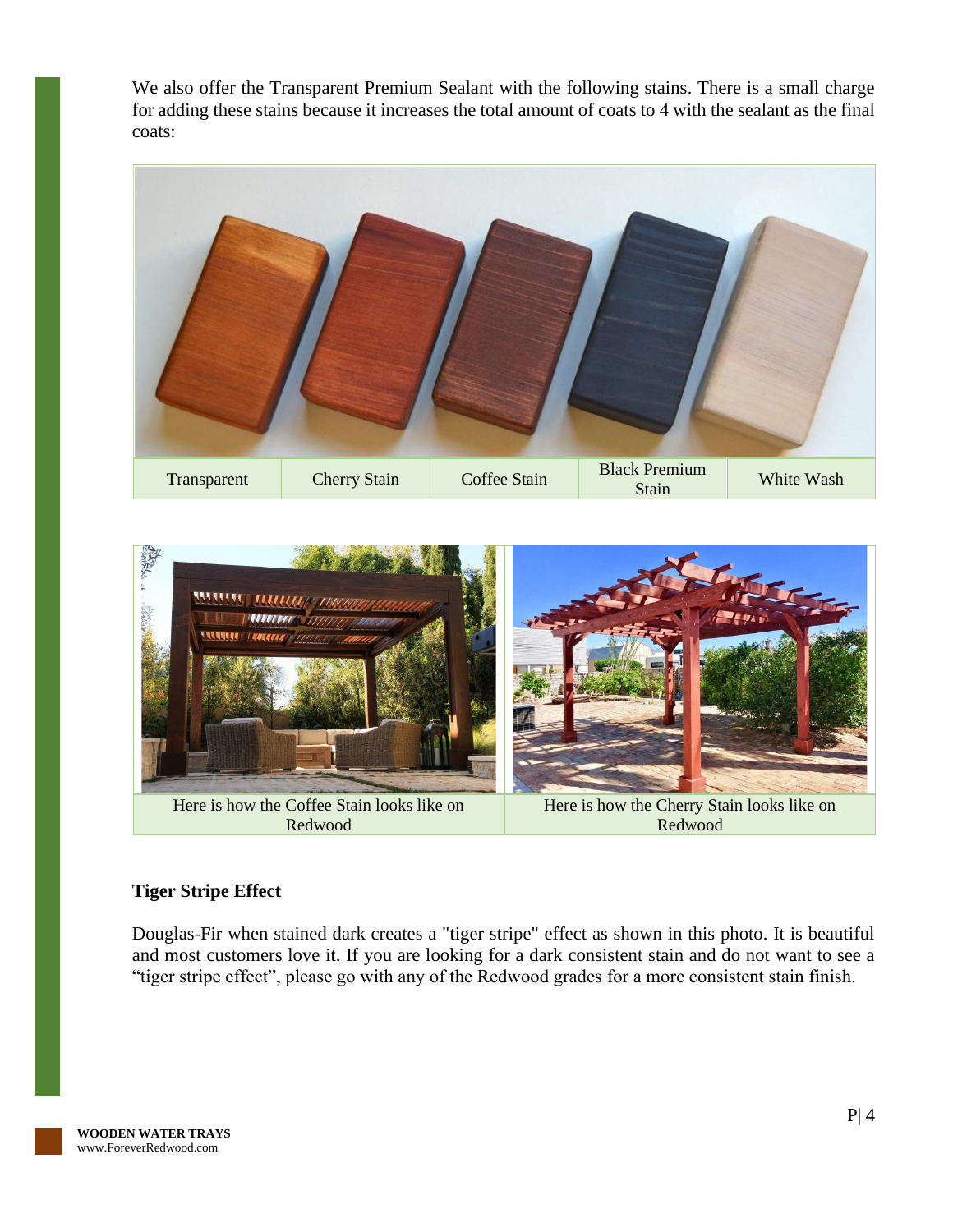

#### **Primers**

- **Off-White Oil-Based Primer:** If you are painting a light color. We apply two coats so that it is ready for one final coat.
- **Gray Oil-Based Primer**: If you are painting a darker color. We apply two coats so that it is ready for the final coat.

#### **Custom Paints**

Custom Paint Finish (go to BenjaminMoore.com):

Have Forever Redwood paint your order any color you like. We prefer to use Benjamin Moore paints because they make excellent quality products and offer a huge selection of paints and colors to choose from.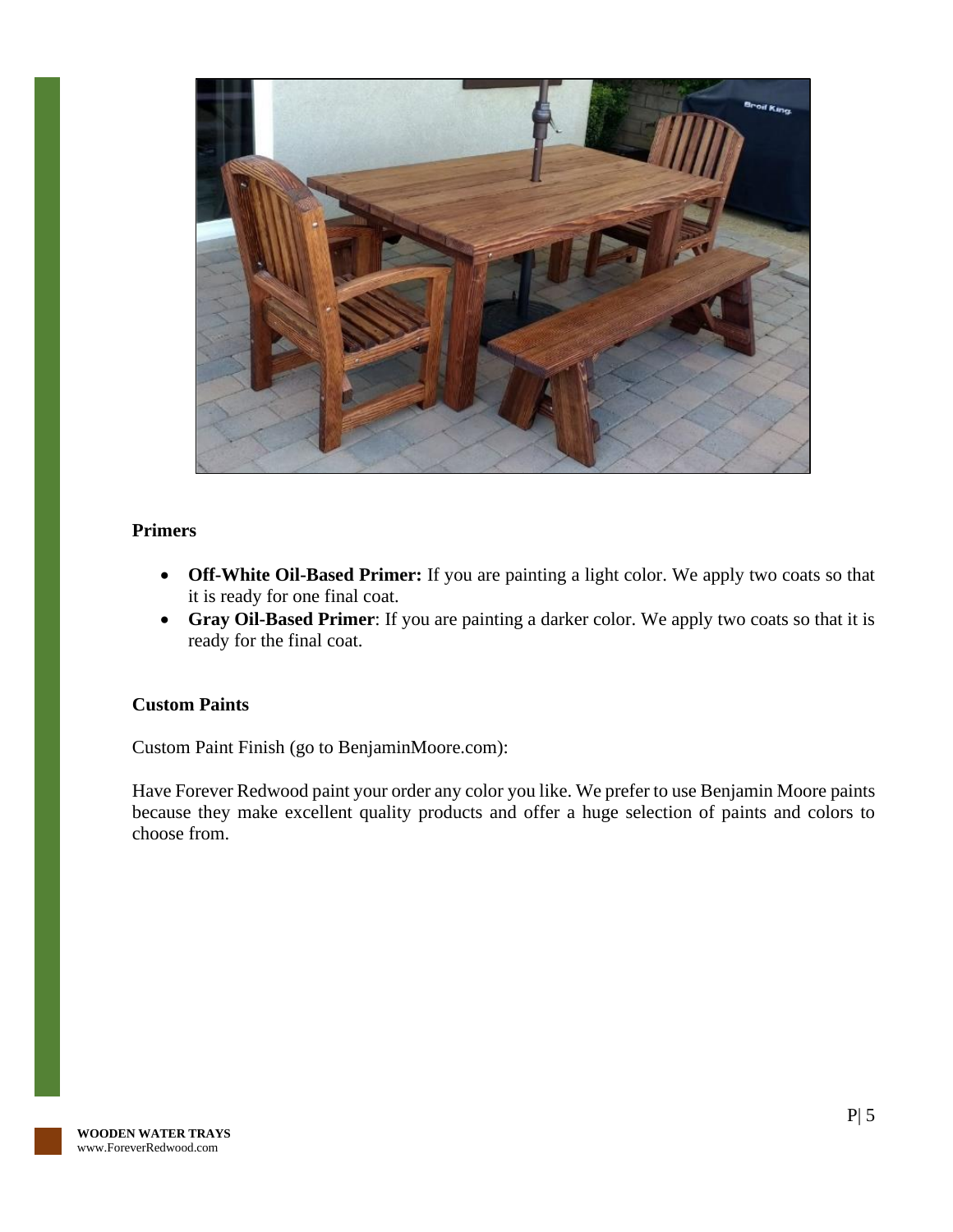



*Benjamin Moore: Black Stain, 2131-10*

First select the type of paint you want: [Benjaminmoore.com](http://www.benjaminmoore.com/)

Then click the colors tab and choose from the almost endless amount of colors offered.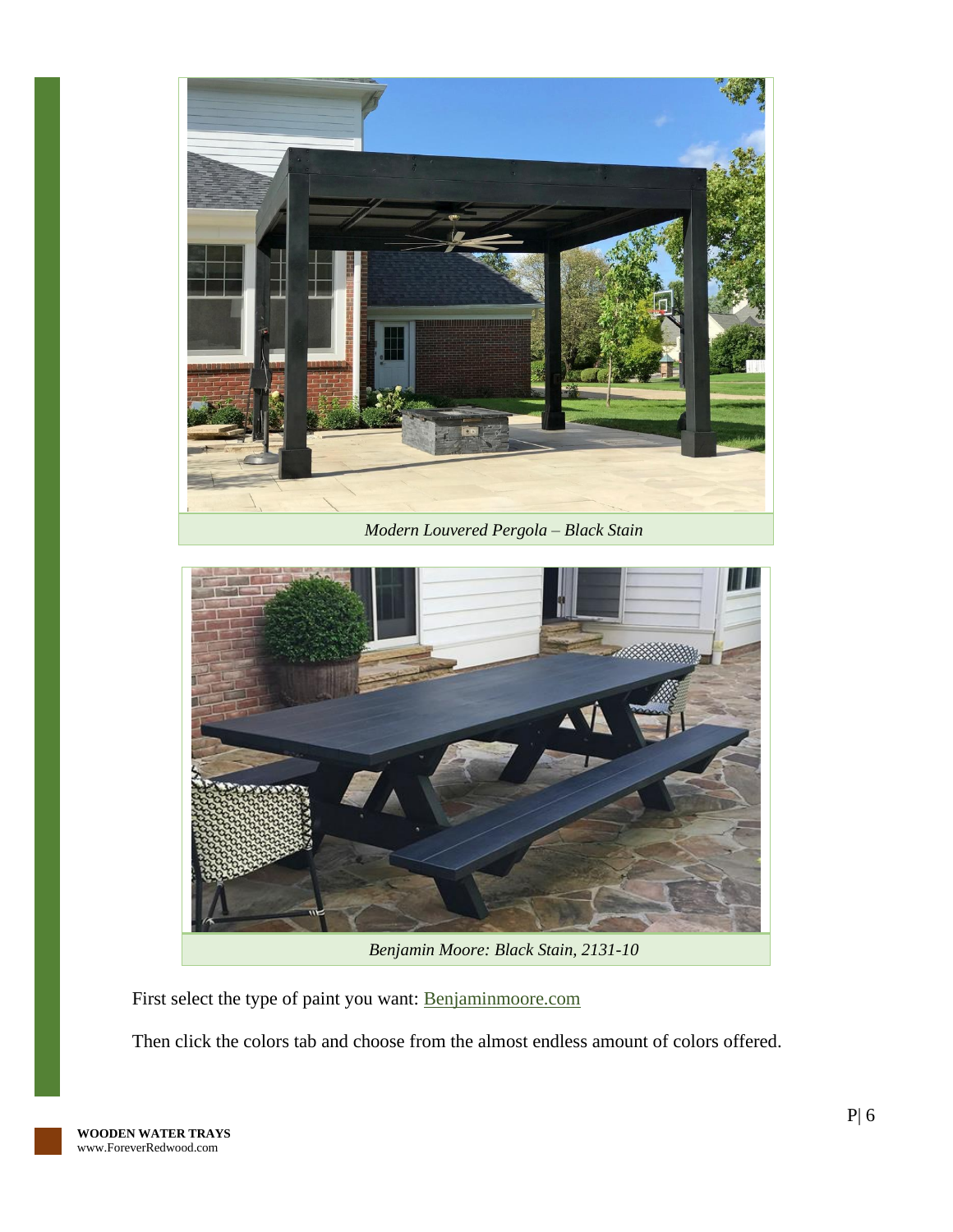Just select the Custom Paint finish option and in the Comment box enter the type of paint and the name and number of the color you would like. We will confirm your custom paint request within 24 hours of receiving your order and we will order the paint for you and apply per the specified directions. You only need to let us know the type of paint and the color name and number and we will do the rest.

## <span id="page-7-0"></span>**III. ASSEMBLY & CARE**

The **Wooden Water Trays** ship fully assembled. Just unpack and enjoy.

#### **All You Need is a Few Tools and a Friend.**

Assembly is best done by two people and usually takes about half a day to a day, depending on size. Pergolas need a ratchet wrench, a hammer and a ladder to put them together. In some cases, you might need a drill to attach the posts into concrete. As with all our products, we preassemble pergolas in our shop to ensure everything fits together. All hardware is included and all parts are clearly labeled before it is shipped. We also include detailed step-by-step instructions.

Take a look at our assembly instructions below for specific details. If you plan to pour concrete to hold the posts, the project will require an additional half day prior to assembly. Please do the concrete pour a few days prior to assembly to allow the concrete to cure.

#### **Installation Help.**

Special talent is not required to re-assemble our pergolas. But, if you would like help, [just let us know.](https://www.foreverredwood.com/information/contact) We have our own team for installations in California, Nevada and Southern Arizona and a network of local contractors we recommend for farther afield.

**Care:** Your Forever Redwood Furniture will last for decades in year-round weather without maintenance.

Depending on the wood grade you choose, even with harsh year-round outdoor conditions, you can expect your furniture to last from ten to forty years without maintenance of any kind.

Being outside year-round is rough on any woods finish. The surface absorbs UV rays, pollution, constant variations in moisture and temperature and it also oxidizes. This is why most wood just doesn't hold up and the surface color slowly changes towards a silver patina over the years. But, with Forever Redwood, you don't have to worry. The silver patina is surface deep only (less than 1/64") and is not indicative of decay. Your set will last decades and is not compromised in any way by the surface color change. For example, we keep our display items as is without refinishing to show off this natural aging (we like the patina!).

Although Forever Redwood is maintenance-free, we recommended you take a few minutes as needed to clean by either hosing down and/or brushing/dusting away accumulated debris (no soap or chemicals needed). If you'd like to keep your set looking its best for decades, please go to: [Care and Finish.](https://www.foreverredwood.com/redwood-furniture/care-finish)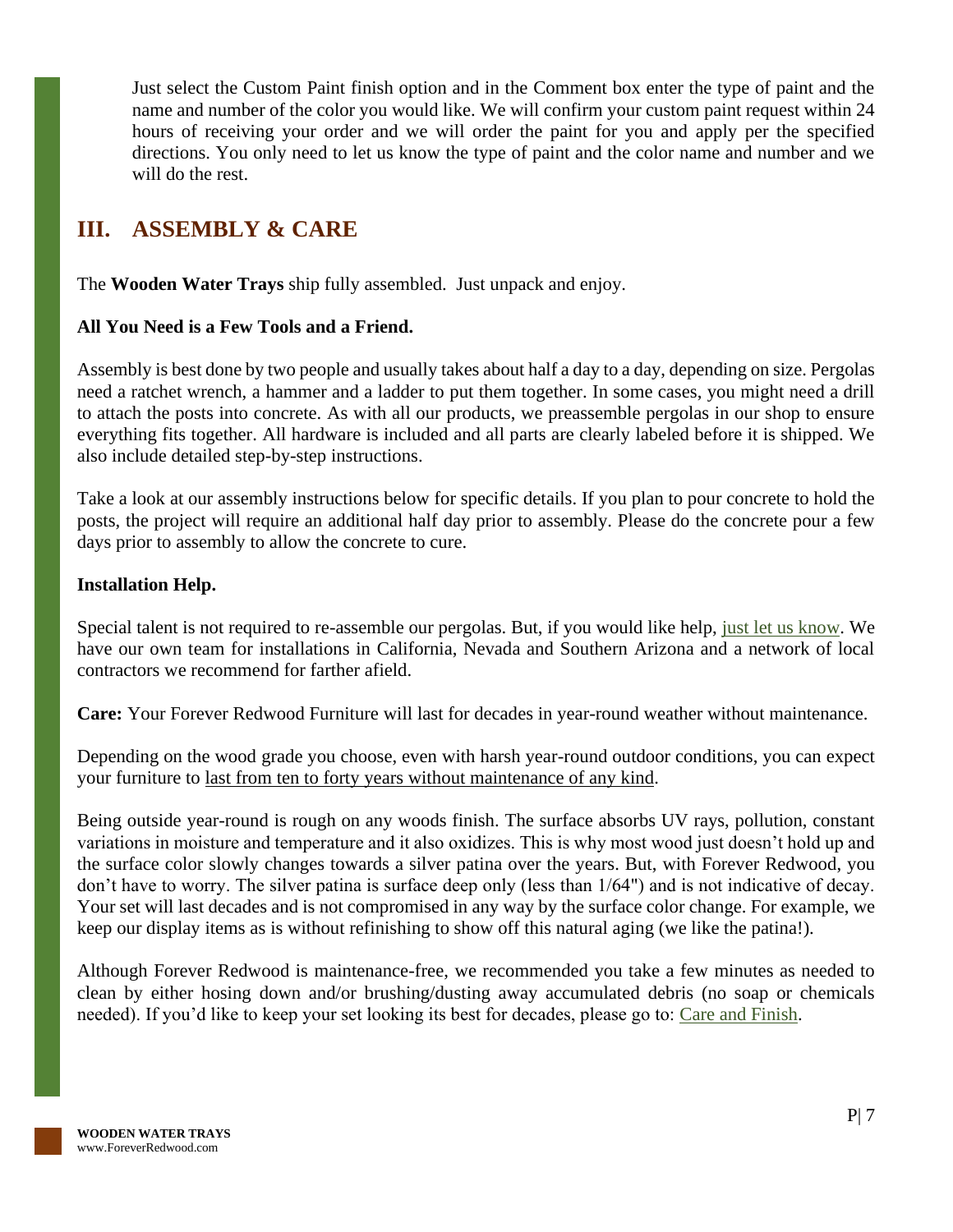# <span id="page-8-0"></span>**IV. MATERIALS**

The secret to outdoor longevity begins and ends with the wood. We use generous amounts of the most decay resistant wood available. We encourage our customers to compare photos of our items side by side with any competing product. Thickness counts. Furniture that is thin and light simply won't last in the year round weather.

To keep your furniture beautiful, we use only stainless steel hardware and the highest quality stains and sealants. We use only the Sickens brand of sealants.

Our primary customer has always been the homeowner that appreciates spending a bit more for quality that will last decades.

Our products are installed with organizations that appreciate longevity like the U.S. Forest Service, U.S. military installations, State and City parks, golf clubs and hotels.

We are favored by many landscape architects and contractors because they can count on exceptional quality and quick personal service to complete projects.

We build each item by hand. This insures your set is finely finished and carefully inspected. Old-fashioned hand building also allows us to adjust the size or design of any item to fit your needs.

Because we are a forestry company, we can offer 5 exceptional wood grades to choose from our carefully managed forests with warranties of up to 30 years against decay in any weather. Click for more about our 5 [wood grades.](https://www.foreverredwood.com/redwood-furniture/wood-grade/)

# <span id="page-8-1"></span>**V. WARRANTY**

Wood decay is warrantied up to 30 years depending on the wood grade. No other outdoor furniture manufacturer has warranties like this. The key is the excellent quality of our wood and the extra-thick timber designs of all our pieces.

#### **Wood Grades and Decay Warranty:**

- Douglas-fir: 10 years
- Mosaic Eco-Wood: 10 years
- Redwood: 15 years
- Mature Redwood: 20 years
- Old-Growth Redwood: 30 years

Forever Redwood stands behind its products. We are committed to quickly resolving any issues that might occur. For more information please see our [Warranty](https://www.foreverredwood.com/redwood-furniture/warranty) page.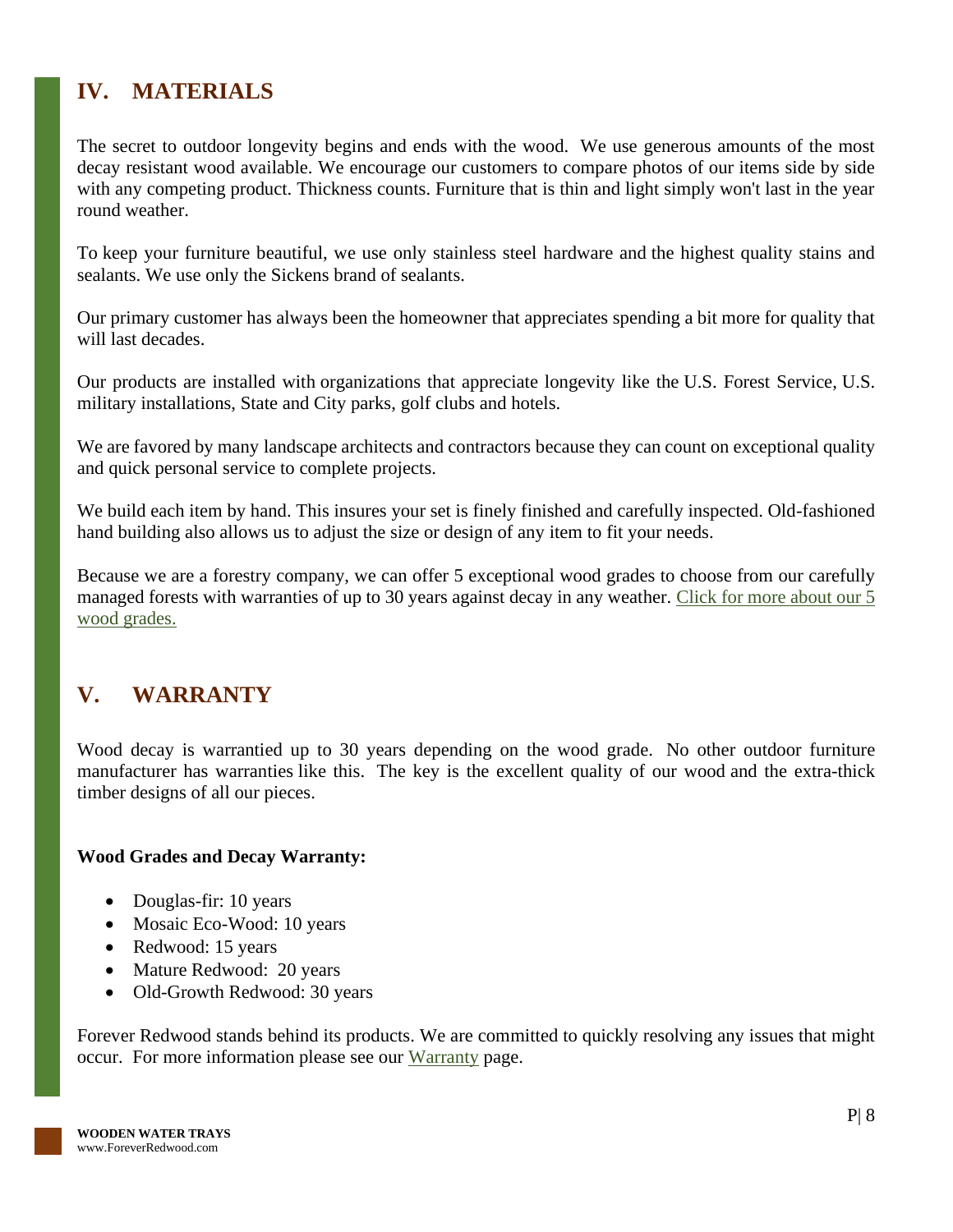# <span id="page-9-0"></span>**VI. SHIPPING**

#### **We offer 4 Shipping Options in the U.S.:**

- Rush Shipping (ships in 3 weeks).
- Priority Shipping (ships in 6 weeks).
- Standard Shipping (ships in 10 weeks).
- Free Shipping in the Continental U.S. (ships in 14 weeks).

#### **Notes for Orders requiring drawings or approvals:**

All Shade Structure orders (Pergolas, Pavilions, Gazebos and Arbors) require drawings to make sure all details are agreed upon prior to building and to give our customers the ability to customize their structures to meet their needs. We also sometimes make custom changes to Swings, Planters, Benches, Tables and other standard production items per customer requests. If your order has a custom detail or is a shade structure, you will receive your first drawings via email within 5 business days of receiving your completed order with a deposit.

We will go back and forth with you as needed to fine tune the design to your liking prior to building it. Once you sign off on your drawings, your timeline for shipping will begin. Please keep this in mind. If you need a Rush Order and also drawings, it is best you call in your order so that we can organize ourselves to both complete your drawings on an expedited basis and meet your shipping deadline.

**Yes, you can have free shipping plus save 3% off your order!** We carefully hand build each Forever Redwood item. When you choose a longer ship out date, you give us more time to build. This lowers our cost and we pass the savings to you. If you choose the Wait & Save Shipping option and prefer we ship out on a specific date (up to 6 months in advance), just enter the date in the Comment Box at Checkout. If no note is included, we'll ship in 3 months.

Orders ship from San Diego, CA. Add 3 to 6 business days transit time (depending on location). We ship to any country. Canada orders ship in 6 weeks. To see Canadian shipping costs, just add item to cart.

For orders outside the U.S. or Canada, just enter your country in the shipping information section at checkout or in the shopping cart to see your freight cost. We ship outside the U.S. or Canada in 6 weeks. For all international shipments, the shipping companies handle any customs paperwork and then contact you to arrange delivery.

**Assembly Service Available Nationwide:** All orders over \$3,000. in size can choose to have Forever Redwood assemble for you. Just choose White Glove Service in the Shopping Cart or at Checkout. For more information on White Glove, please go to: [WHITE GLOVE.](https://www.foreverredwood.com/white-glove/)